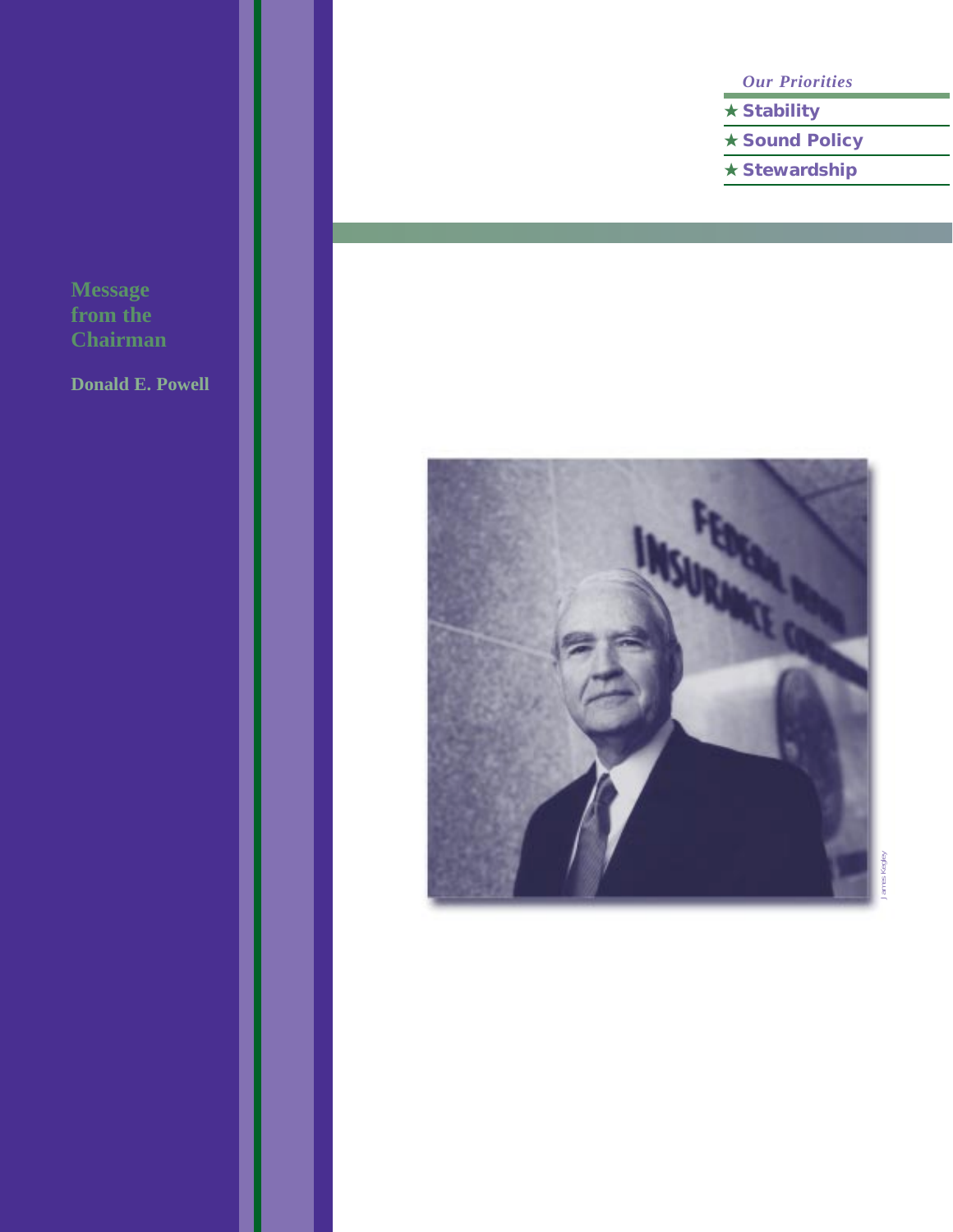On behalf of the Federal Deposit Insurance Corporation (FDIC), I am pleased to present the 2003 Annual Report. During 2003, our focus was to promote the **stability** of the financial services industry, develop and effectively articulate **sound policy**, and research and administer corporate operations in a manner consistent with good **stewardship** of the deposit insurance funds. It gives me great pleasure to highlight just a few of our major achievements in 2003:

- We established an inter-divisional Risk Analysis Center (RAC) to identify, quantify, and respond more quickly and effectively to existing and emerging risks to the deposit insurance funds. The RAC allows us to better coordinate risk-monitoring efforts and action plans among the various business units of the FDIC. It brings together economists, bank examiners, financial analysts and others involved in assessing risk to the banking industry and the deposit insurance funds.
- We continued to expand the *Money Smart* program to promote financial literacy among low and moderate-income Americans outside of the financial mainstream. The *Money Smart* curriculum is now available in English, Spanish, Chinese and Korean. Since the rollout of *Money Smart* a little over two years ago, we have trained over 5,000 volunteer instructors and taught over 100,000 people. The FDIC has taken the lead in establishing partnerships with community groups and bankers to link services such as applying for Earned Income Tax Credit (EITC) funds, offering free tax preparation services and other incentives to promote and provide financial education. As a result of these partnerships, we have seen nearly 14,000 previously unbanked consumers establish new bank accounts. In 2003, we were honored to receive the Partnership for Public Service's prestigious *Service to America Business and Commerce* medal for our efforts in this area.
- We established the Center for Financial Research (CFR) to encourage and support innovative research on topics that are important to the FDIC's role as deposit insurer and bank supervisor. The CFR is a partnership between the FDIC and the academic community, with prominent scholars integrally involved in managing and directing its research program. The research sponsored by the CFR will explore key developments affecting the banking industry, risk measurement and management methods, regulatory policy and other topics of interest to the FDIC and the larger financial community. The CFR provides financial support for researchers outside of the FDIC to undertake relevant projects in selected program areas, and provides a forum for exchanging ideas among regulators, academicians and financial industry representatives. The CFR will be organizing research roundtables, workshops and discussion groups on issues critical to the business of the FDIC.
- We joined with other regulators in a multi-year interagency effort under the leadership of FDIC Vice Chairman John Reich to eliminate outdated or unnecessary regulations that impose costly, time-consuming burdens on the banking industry, in accordance with the Economic Growth and Regulatory Paperwork Reduction Act (EGRPRA). During the past year the federal banking agencies issued an EGRPRA *Federal Register* notice seeking industry and public comment on the regulatory review program and the first set of regulations subject to this review.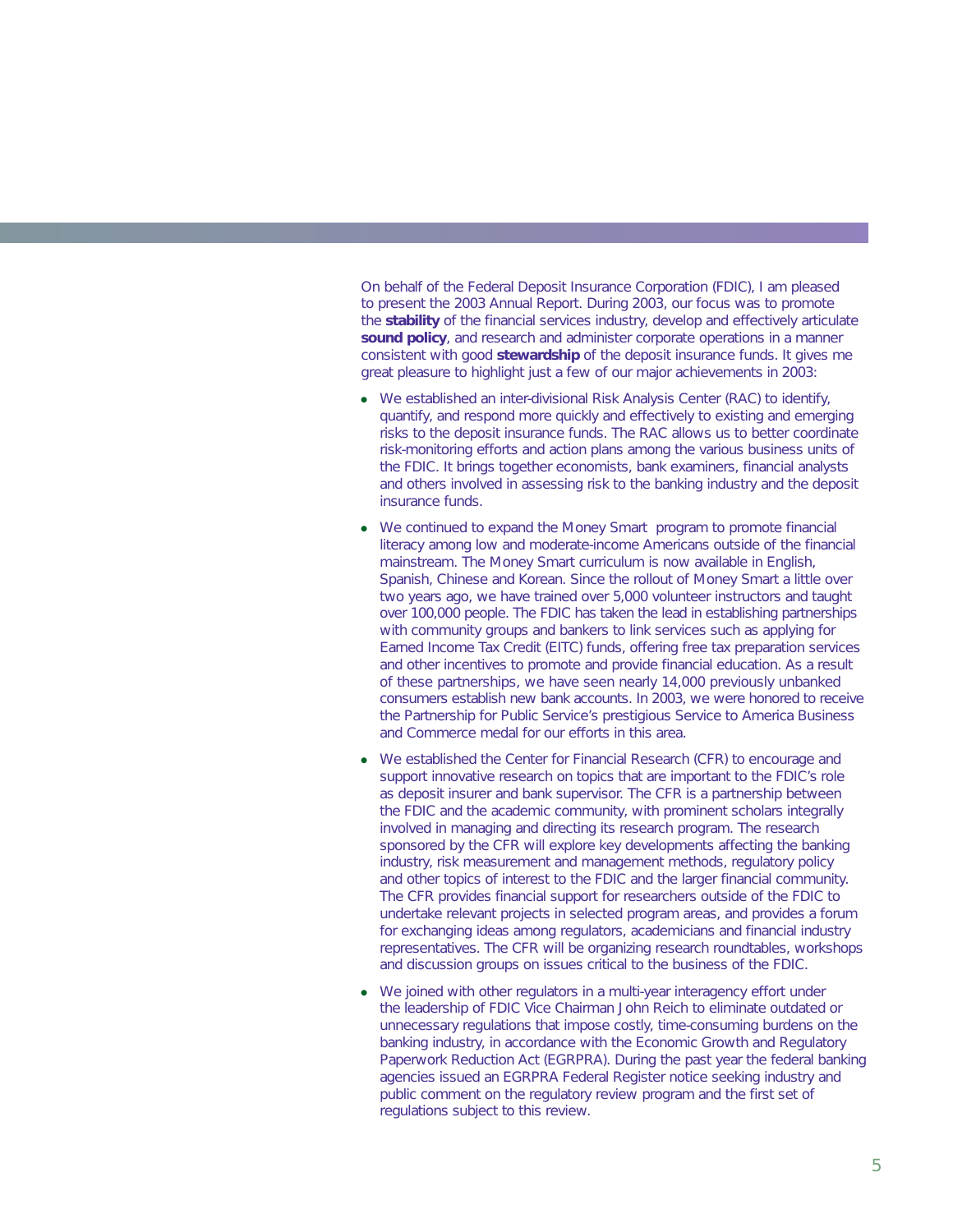- We reached an agreement with our Federal Financial Institutions Examination Council (FFIEC) partners to build and implement a new internet-based Central Data Repository (CDR) for Call Reporting and other regulatory reports. The CDR will employ cutting edge technology based on the XBRL (Extensible Business Reporting Language) data standard. This system will reduce the reporting burden on the industry while simultaneously providing high quality, more timely data to regulators, financial institutions and the public.
- Again this year, we made progress toward the enactment of comprehensive deposit insurance reform legislation that would combine the deposit insurance funds, give the FDIC greater managerial control over the combined funds and protect the level of deposit insurance coverage by indexing it to inflation. I testified before the House Financial Services Committee and the Senate Banking Committee in support of the FDIC's deposit insurance reform proposals. The House passed reform legislation in April by a vote of 411 to 11. The FDIC will continue to focus attention on this important issue during the second session of the 108th Congress.
- We completed implementation of an internet portal, FDIC*connect*, to facilitate the electronic exchange of information between the FDIC and its insured institutions and began to make initial use of it for the electronic filing of branch applications by insured institutions and Beneficial Ownership Reports by directors, officers, and principal shareholders of insured financial institutions. In addition, quarterly assessment invoices were made available to insured institutions for the first time through FDIC*connect*.
- We completed a comprehensive Information Technology (IT) Program Assessment and named a Chief Information Officer (CIO) who will provide leadership in improving our IT program. The new CIO will ensure that our corporate-wide information technology needs are met in a cost-effective manner, and that our information systems meet the highest security standards.
- We appointed the FDIC's first Chief Learning Officer and five Deans to provide leadership for our new Corporate University (CU). The CU was established to help our employees keep pace with changes in the banking industry, broaden their perspectives, sharpen their job skills, and enhance their leadership expertise.